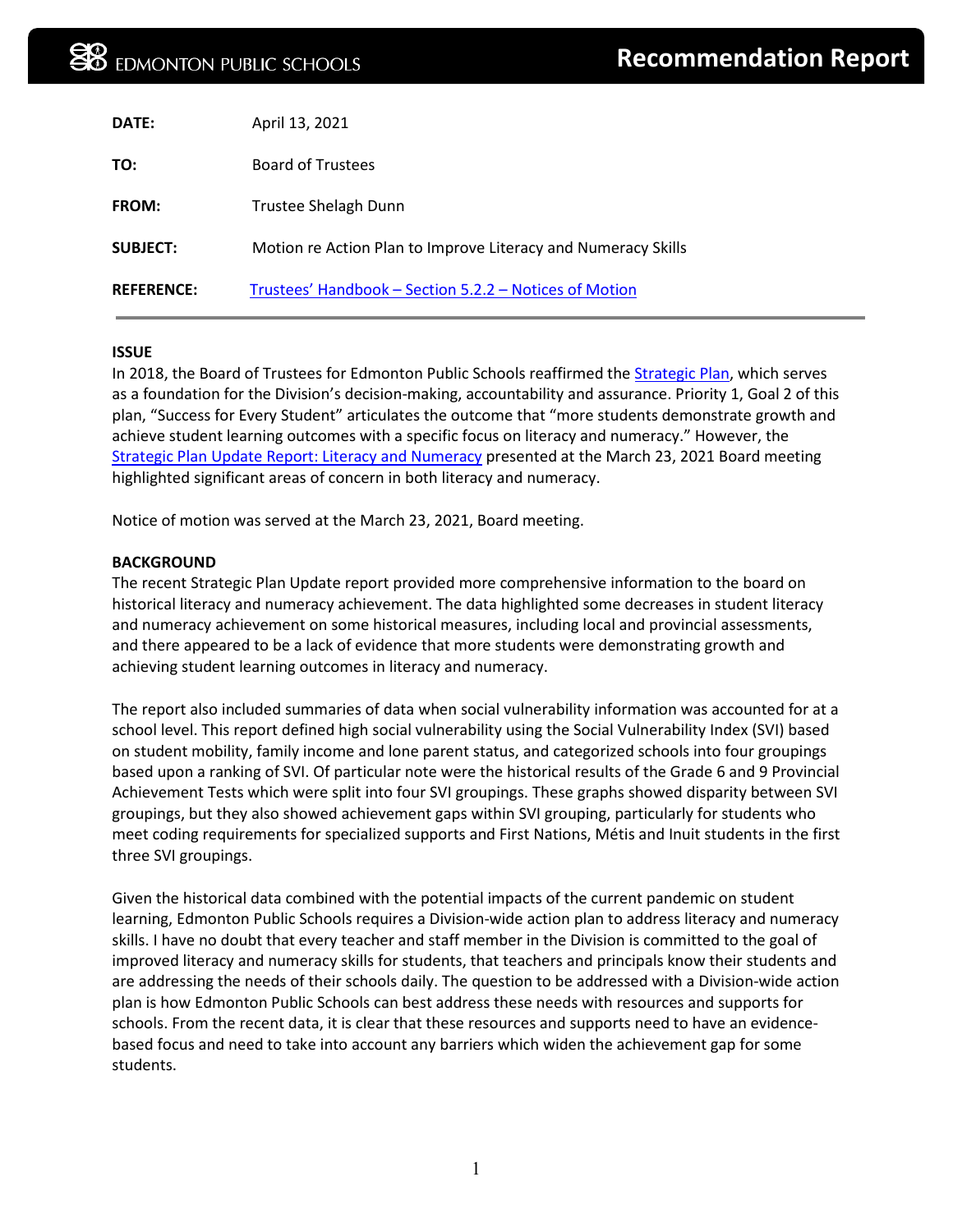# *Evidence-based planning*

The curren[t Funding Manual for School Authorities](https://open.alberta.ca/dataset/8f3b4972-4c47-4009-a090-5b470e68d633/resource/3dbbd76b-f3f3-485b-ba03-7069c87790d2/download/edc-funding-manual-2020-2021-school-year.pdf) outlines the importance of continuous improvement for school authority accountability and assurance. Of particular note, Divisions are tasked with "implementing research and practice-informed strategies to maintain or improve performance within and across domains and focused on student growth and achievement."

The need for evidence-based practice is also important because of the varied impact of the pandemic on student learning. For example, recent research from the University of Alberta suggests that the pandemic has impacted literacy skills for struggling readers in the early grades. It will be important for a plan to address literacy skills impacted by the pandemic to include evidence-based practices such as explicit and systematic instruction and targeted intervention for struggling readers.

Evidence-based practices are also important due to the prevalence of learning disabilities in the student population. In 2018, our Board reviewed a [report on learning disabilities](https://epsb.ca/media/epsb/ourdistrict/boardoftrustees/boardmeetings/2017-18/february202018/09-LearningDisorders-Reading,WritingandMathematics.pdf) which highlighted that at that time, approximated 3.7 per cent of students at Edmonton Public Schools had been identified as having a learning disability, when a conservative estimate of the prevalence of learning disabilities is 10 per cent. This means that thousands of students are likely struggling with an undiagnosed reading, writing or mathematical learning disability and it is very important to be providing universal, targeted and individualized supports with research evidence that these supports are proven to work for students with learning disabilities.

## *Equity-focused planning*

Upon review of the most recent Strategic Update Plan report, it is clear that results are not the same for all student demographics. One of Edmonton Public School's four cornerstone values is equity, and there is a Division-wide commitment to improving the equity of systems and structures as well as resources and supports so that every student is successful. While we do not currently have information on every demographic, the update report shows an achievement gap for students in schools high in social vulnerability indices, students who meet coding requirements for specialized supports, and students who self-identified as First Nations, Métis and Inuit. Any plan to improve literacy results needs to take into account barriers for success experienced by these identified groups and/or privilege provided to students who are not in these identified groups. It is important that any action plan use evidence-based practices specific to equity-seeking groups which are informed by the stated experiences of students and families belonging to these groups.

Our Board has committed to the thoughtful collection of race-based data, and part of this commitment includes the use of data to create positive, equitable change, including a focus on identifying systemic racism. We currently have data for self-identified First Nations, Métis and Inuit students, and it is important to use this data to create equity for students.

It is my hope that an action plan to improve literacy and numeracy skills includes data on what has been working well. For instance, it may be possible to learn from any schools with high social vulnerability rankings where scores are above the Division average. I know this collaborative work is currently ongoing and supported by the cornerstone value of collaboration. I believe in the hard work happening in Edmonton Public Schools and hope that an action plan will offer support to schools in choosing practices and resources that have been shown to be effective through research, practice and engagement.